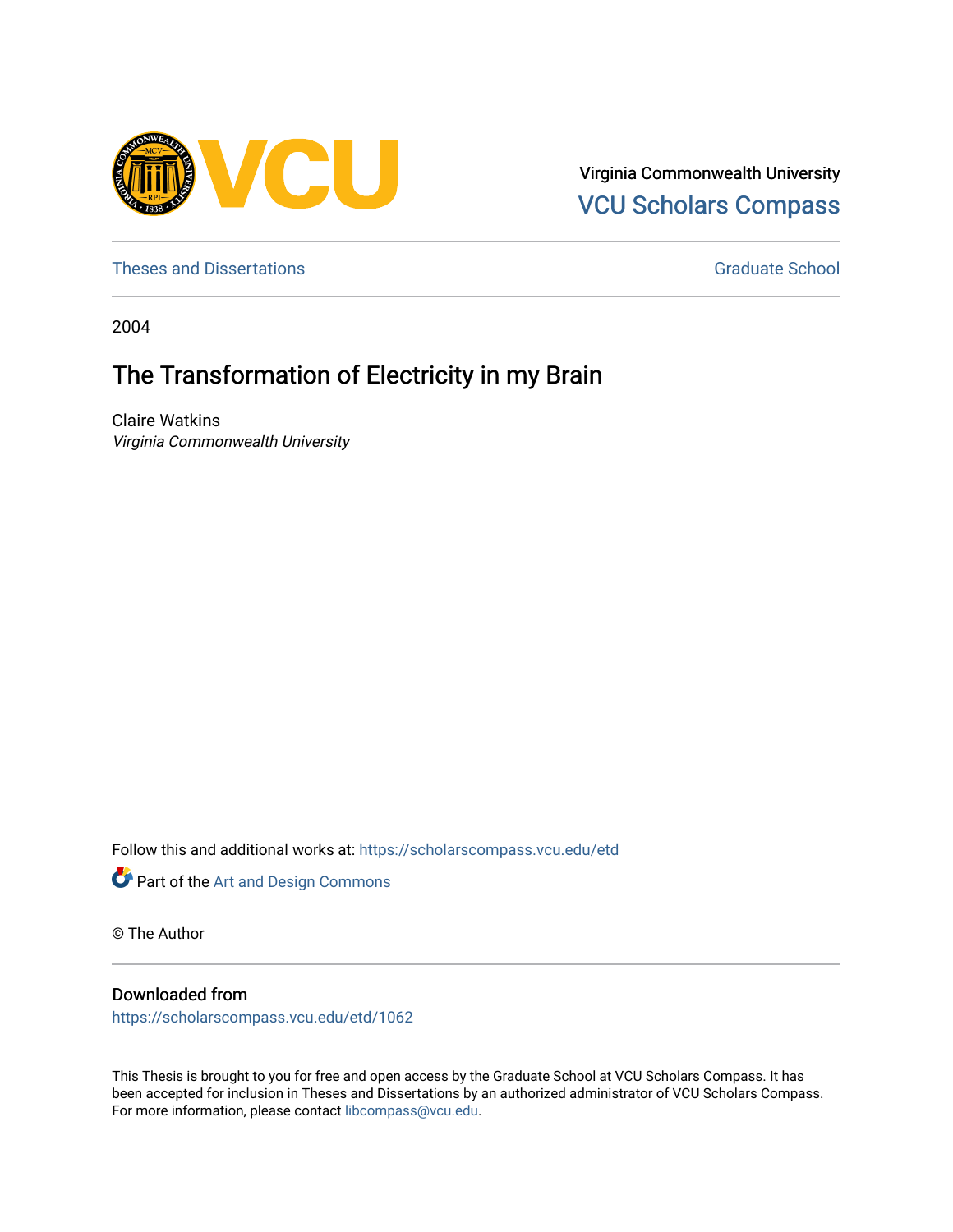© Claire Watkins 2004

All Rights Reserved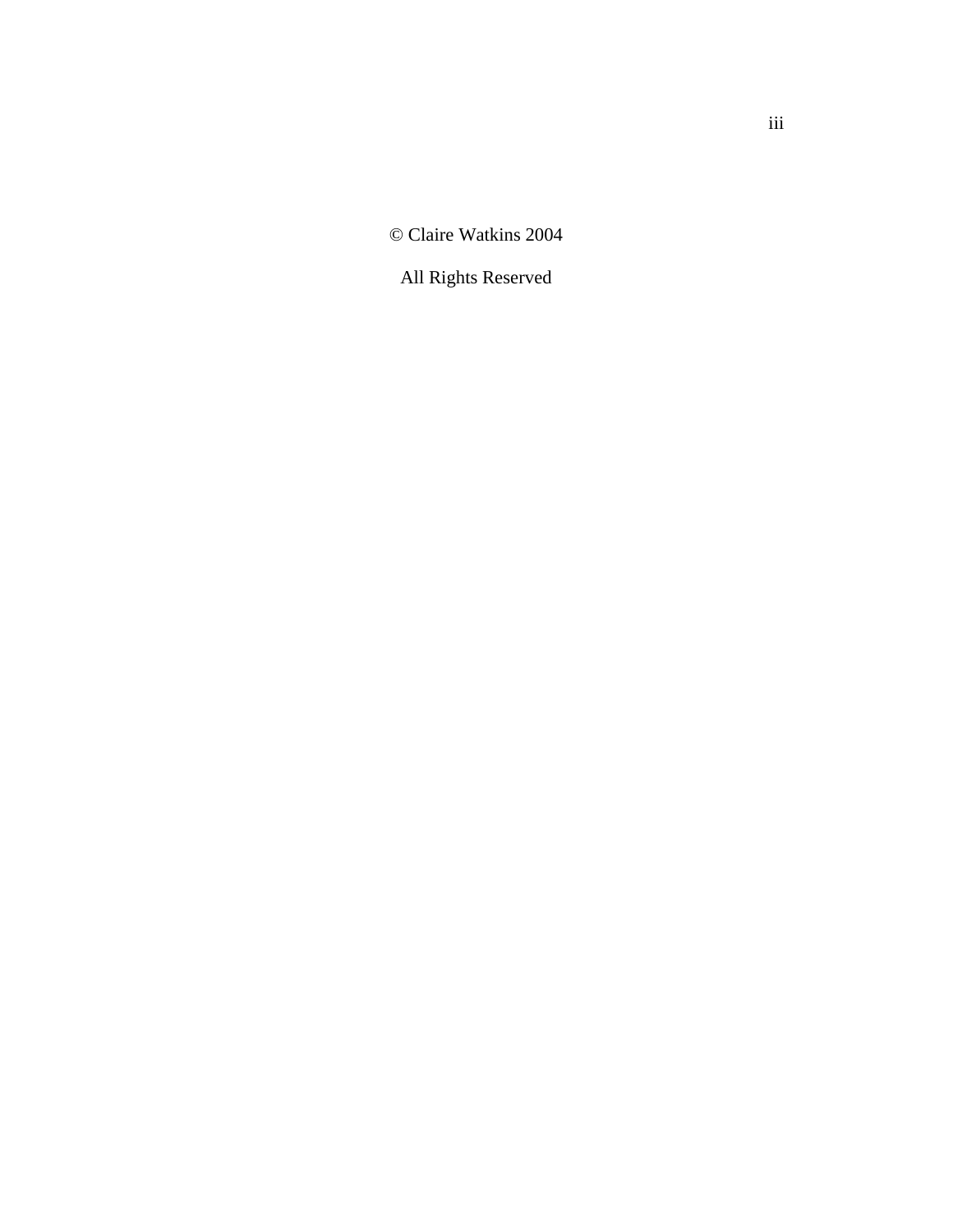## THE TRANSFORMATION OF ELECTRICITY IN MY BRAIN

A Thesis submitted in partial fulfillment of the requirements for the degree of Master of Fine Arts at Virginia Commonwealth University.

by

## CLAIRE WATKINS Bachelor of Fine Arts, Kansas City Art Institute, 1996 Master of Fine Arts, Virginia Commonwealth University, 2004

## Director: ELIZABETH KING PROFESSOR, SCULPTURE DEPARTMENT

Virginia Commonwealth University Richmond, Virginia May 2004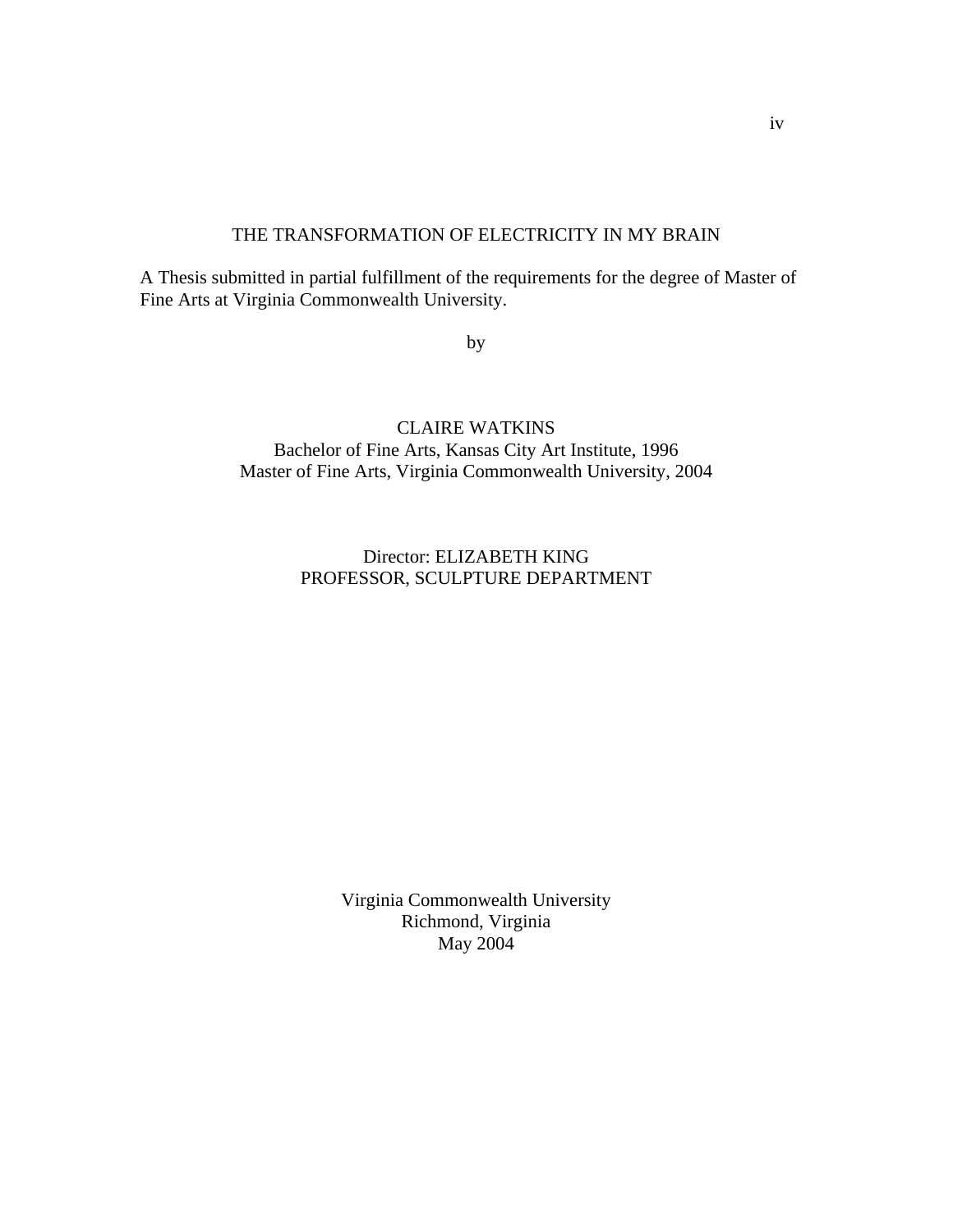# **Table of Contents**

## Page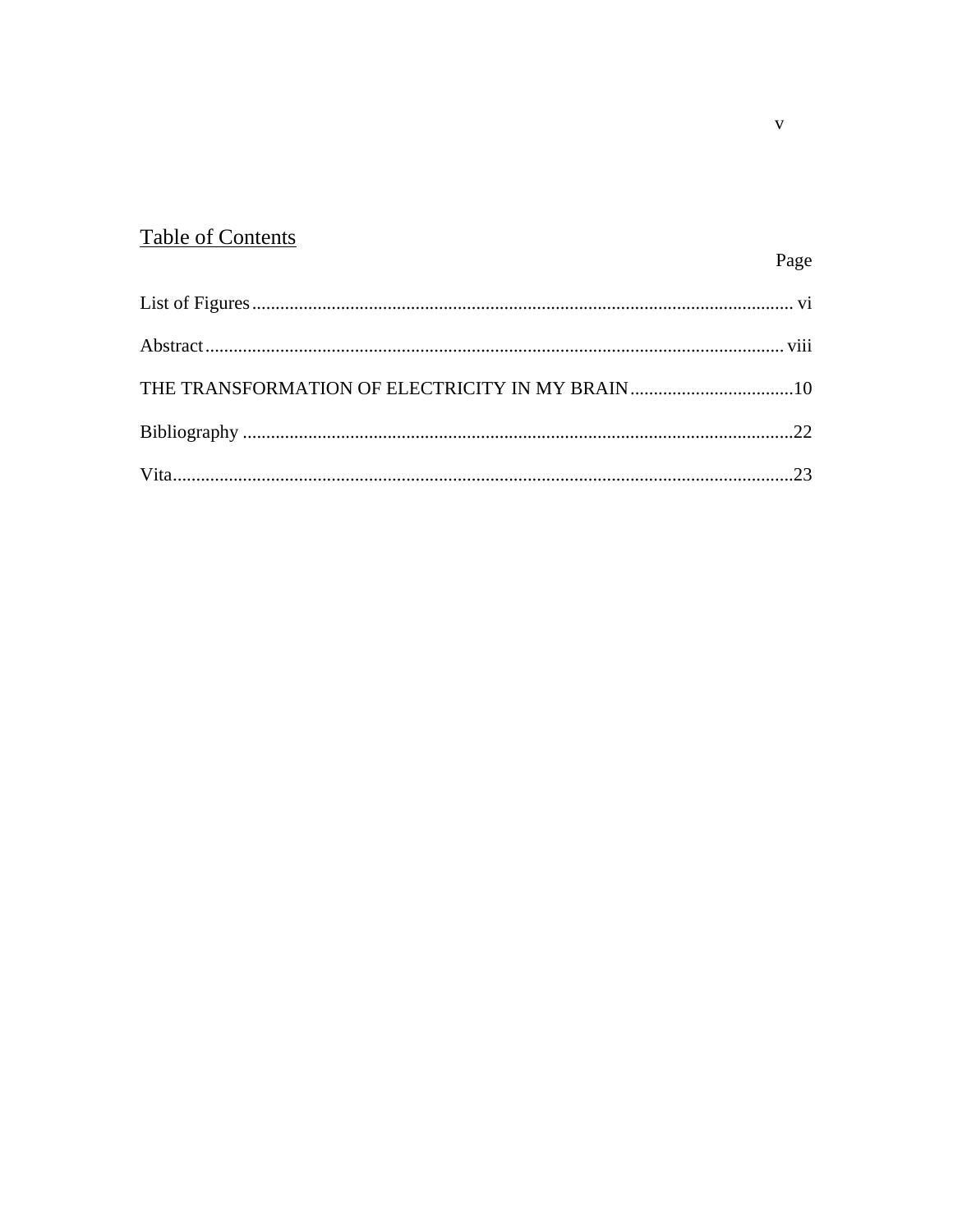# **List of Figures**

| Page |
|------|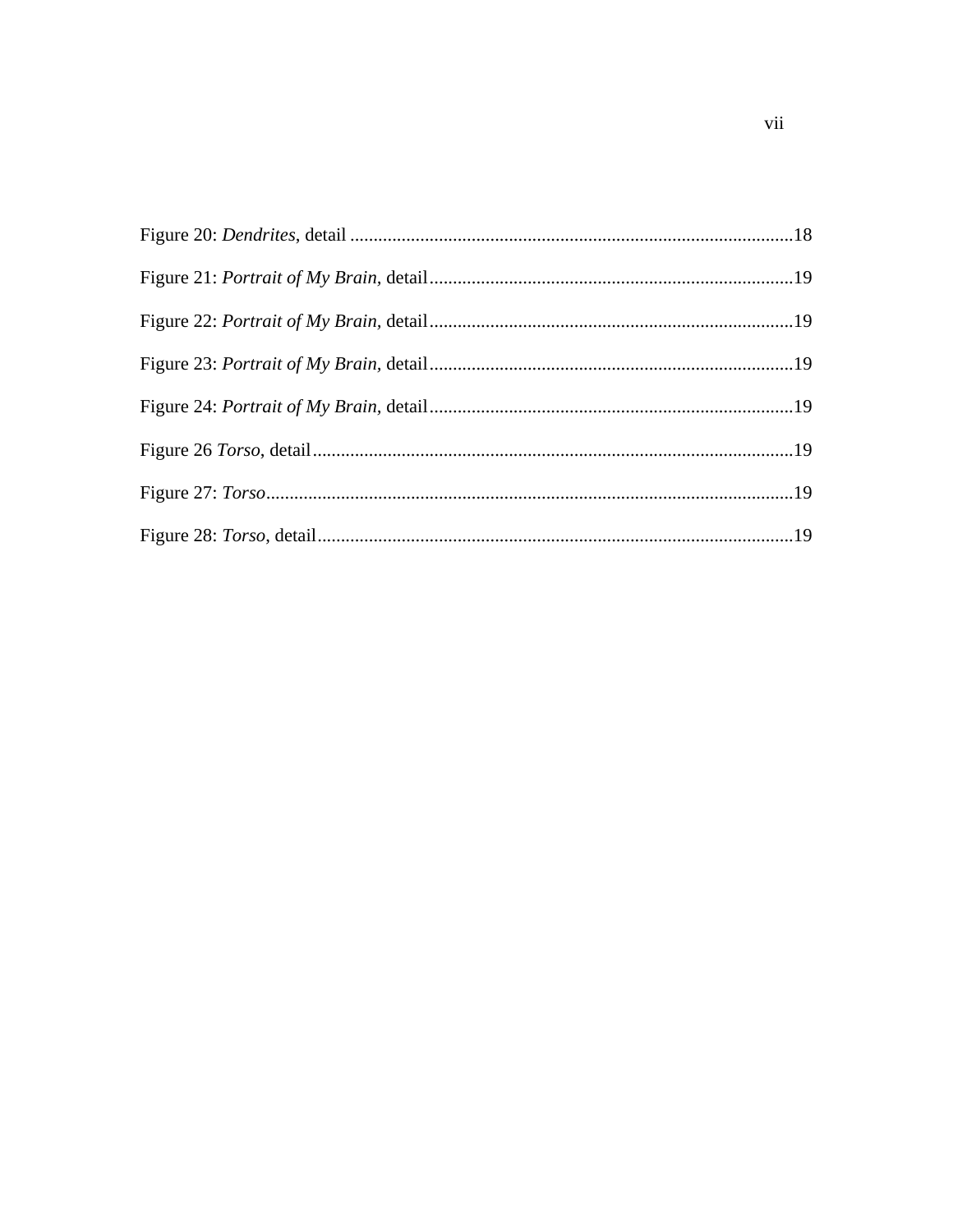## Abstract

#### THE TRANSFORMATION OF ELECTRICITY IN MY BRAIN

By Claire Watkins, M.F.A.

A Thesis submitted in partial fulfillment of the requirements for the degree of Master of Fine Arts at Virginia Commonwealth University.

Virginia Commonwealth University, 2004

Major Director: Elizabeth King Professor, Sculpture Department

This Thesis is an exciting and enthralling story about the history of the world as seen through the eyes of Claire Watkins. The story takes place in the dusty corners of her art studio in the old confederate capital, Richmond, Virginia. Ms. Watkins leads her audience through such unsuspecting places as her brain, the life of an African Dung Beetle, the center of an atom and the dark reaches of outer space. The story is inspirational and thought provoking. It will force you to see the world as an interconnected web that weaves your life together with the cosmos. A must read for the summer!

"Truly exceptional…a wonderful Thesis…highly recommended!"

- Ruby Westcoat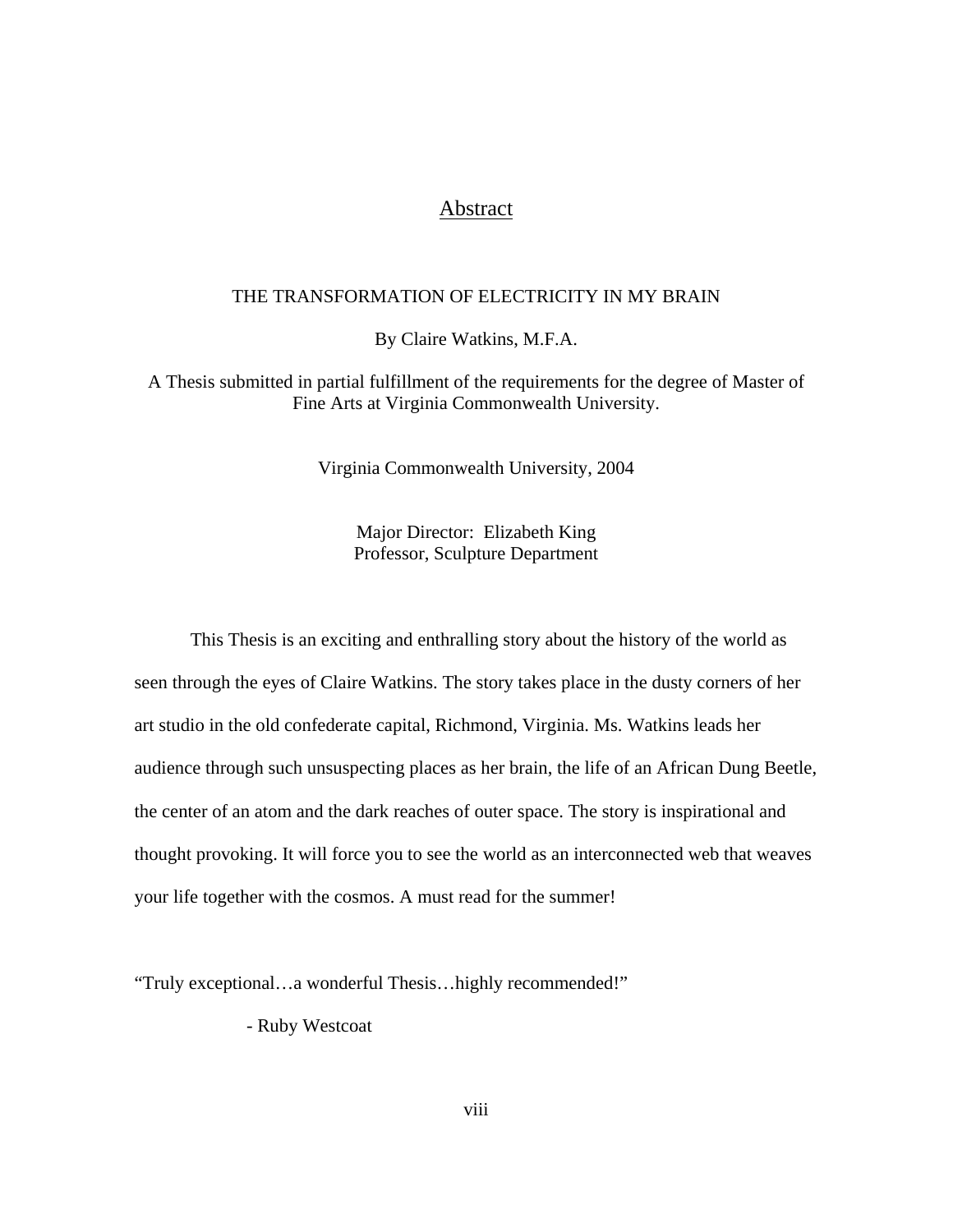"I never thought of the world quite like that…now I see everything in a new and electrifying way."

- Timothy Devoe

"Once again she proves to be my favorite contemporary artist and author"

- Virgil Hale Rhames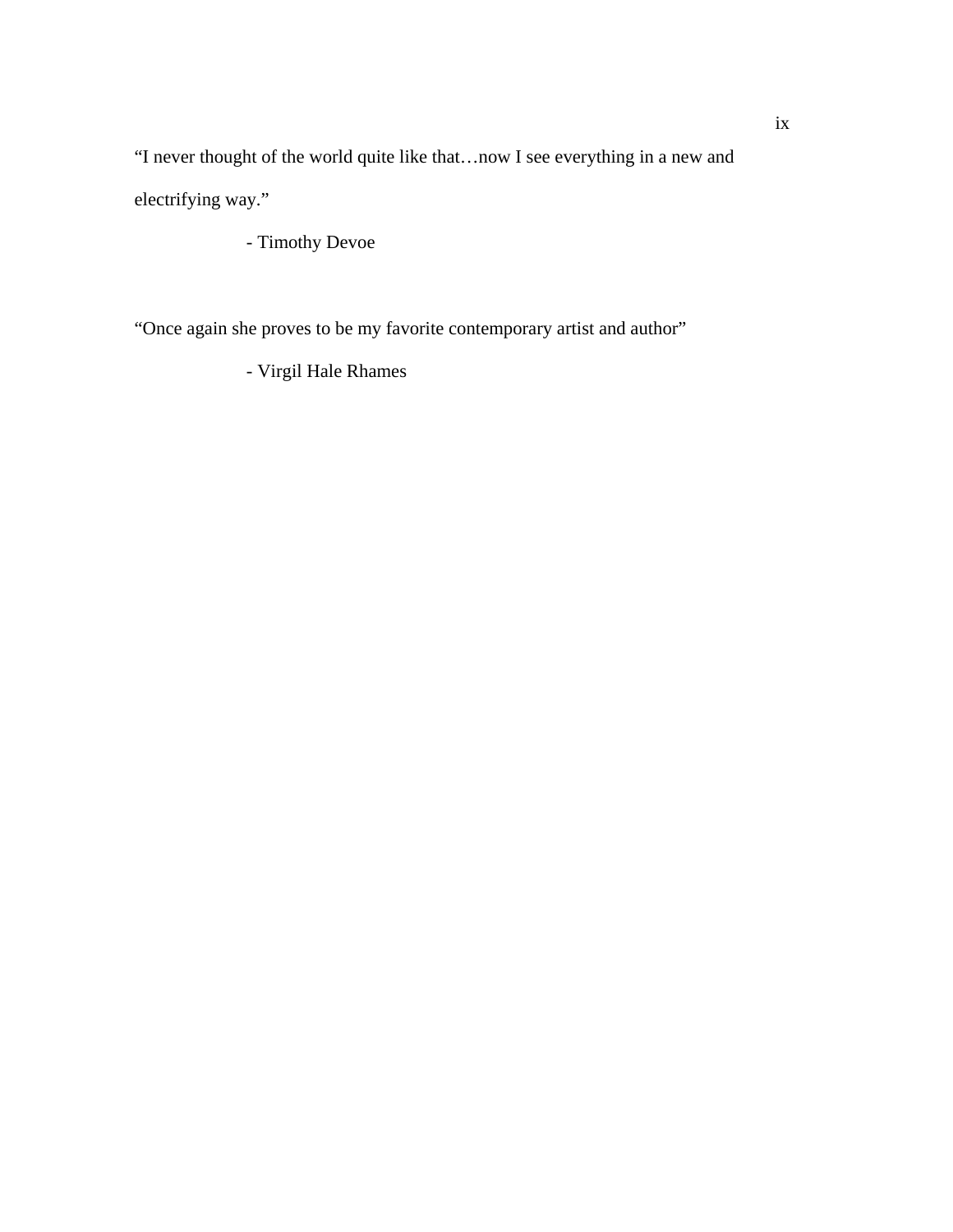#### THE TRANSFORMATION OF ELECTRICITY IN MY BRAIN

 There are few academic pursuits that allow for multiple disciplines and the breadth of one's life to enter into them. Scientists do not look to art history for answers, mathematicians do not read fiction when solving their problems, but an artist can turn to any discipline, science, math, history or language can all feed the ideas of an artist. It is for this reason that I find myself making art**.** It is an academic pursuit that accommodates a generalist. I would have been a writer, where all you need is something to write with and on, where you don't depend on table saws, cordless drills, drill presses, soldering irons and torches. But the problem with writing is that you never get dirty, you spend all you time sitting, and the idea never really becomes physical. The beauty of the visual arts is that your thoughts can become corporeal. The manifestations of your ideas can literally sit in front of you or you can hold them in the palm of your hands, concepts that are haptic. It is through making ideas tangible that they change and morph into new ones. Like writing, the act of making is a way of thinking. Thoughts are revealed and excavated, new directions are exposed and pursued in the process of creation. The first version of an idea exists in the mind's eye. This idea is destroyed by the deed of actualizing it. I can never remember how I intended a piece, only how it ended up.

 Years ago, I had this idea of making a sculpture that fit in my mouth and moved. At the time I knew nothing of mechanics or engineering. I was studying in the fiber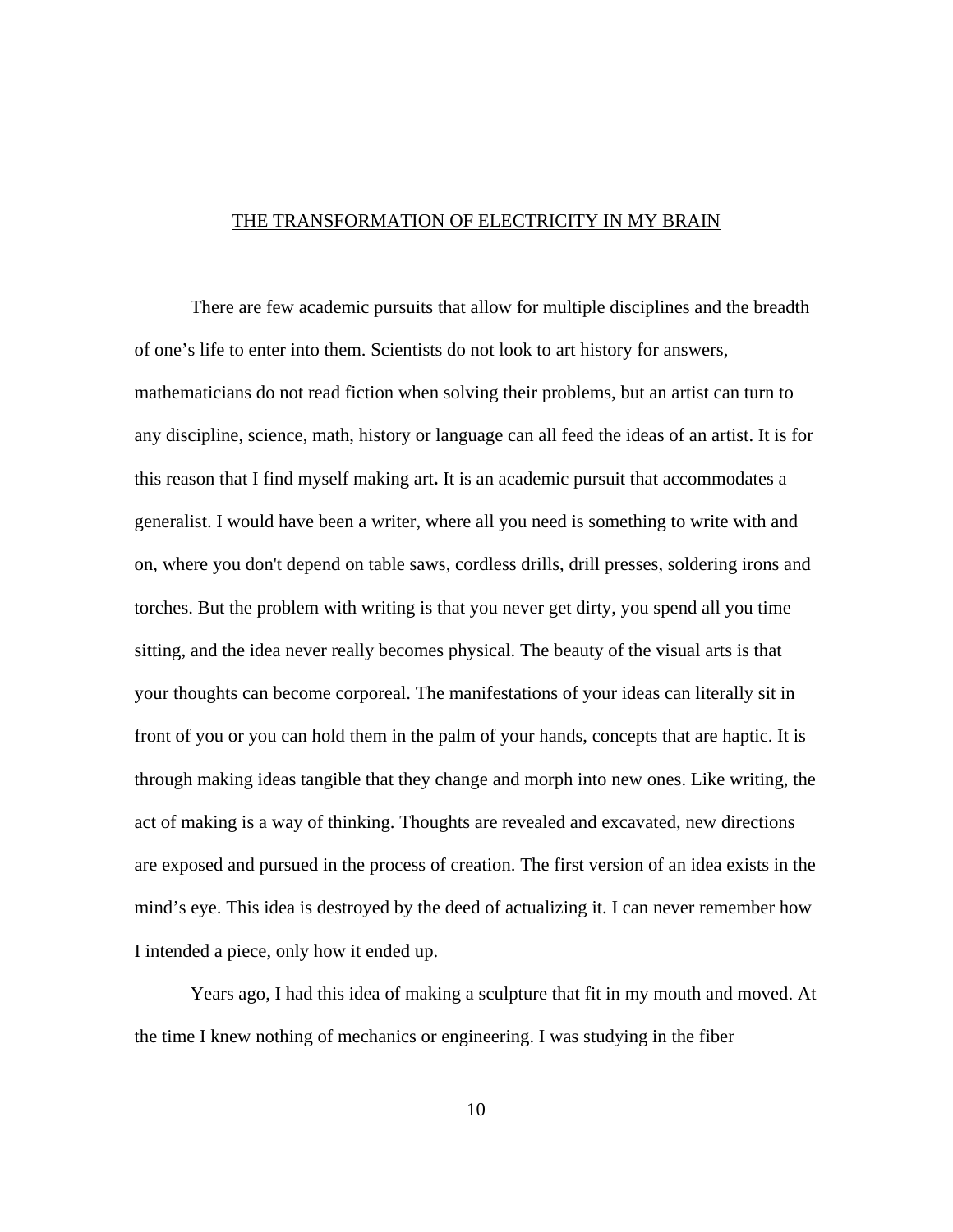department at the Kansas City Art Institute, and no one in the department knew anything about movement, motors or electricity. The only mechanisms I had to reference in the fiber department were looms, spinning wheels and sewing machines. In my attempt to understand how things moved, I started taking things apart. I took apart tape players, flashlights, toys, clocks, anything that told the story of a gesture, the translation of a movement. During this investigation, I realized that this translation of energy is everywhere, the food I eat becomes my eyelashes, and the books I read become part of this paper.

 In science, the theory is that nothing is destroyed or created it just changes form. Matter /energy may be changed from one form into another, but the total amount remains unchanged. This is something to think about. "From the age of the dinosaurs, cars have run on gasoline"((Nothing but) Flowers, Talking Heads) Fossil fuel, which powers our cars consists of the remains of organisms preserved in rocks in the earth's crust. What a spectacular translation of energy it is to drive my car.



 I am interested in amplifying the transformation of energy, making it an active part of my sculptures. Wires bring electricity from the wall to motors, lights and microcontrollers. These wires can become drawings that, like all drawings, visually inform the viewer of relationships. In my work the relationships in the drawings are about the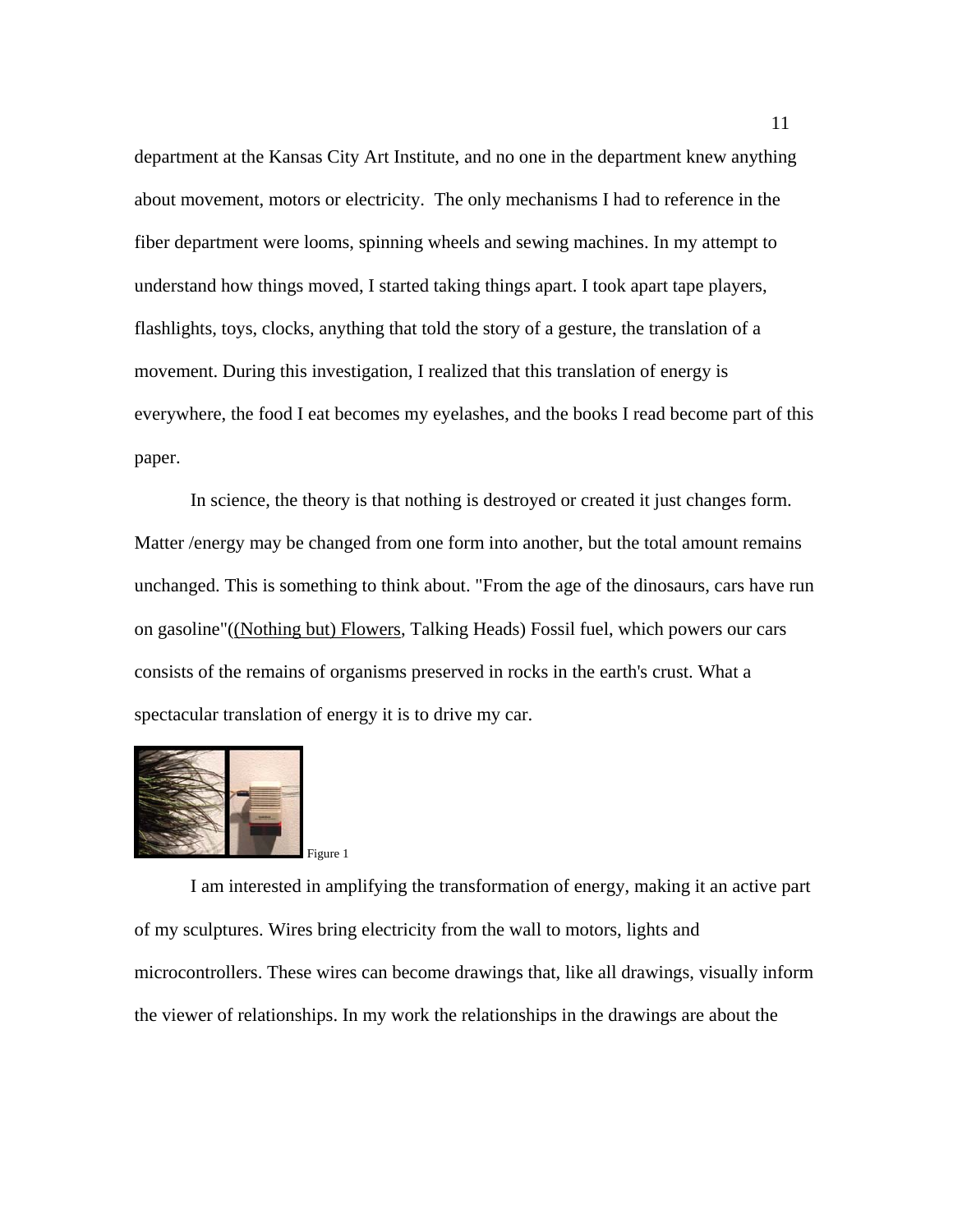transfer of energy, electricity travels from the wall through a tangle of wires through the circuit board to the LED's.



Think of the great drawing that is the city's electrical grid; lines traveling throughout the city, connecting people's private domiciles and then powering an electrical shaver that strokes the surface of a man's face.

 In electrical systems, a circuit is connected and electricity flows. The story of circuitry is a story of touch. How subtle or slight can that touch be and still allow electrical flow? I want to question this notion of electrical contact by performing it. The touch in my artwork is like that of a necklace or bracelet that gently brushes the skin's surface, almost imperceptible. I imagine the surface of the circuit board to be skin.



Figure 4 Figure 5

I aspire for my work to embody electricity: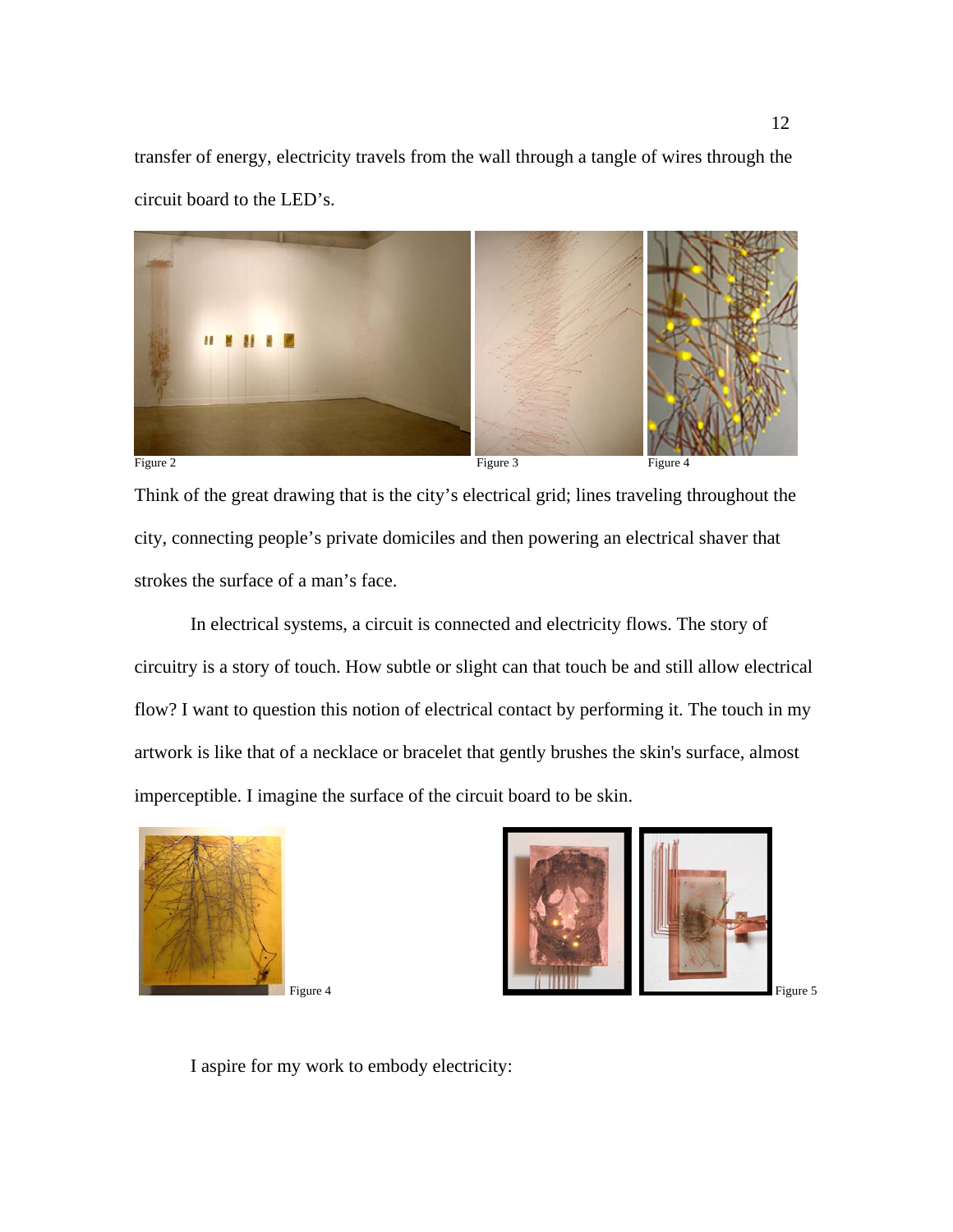- 1. A physical phenomenon associated with stationary or moving electrons and protons.
- 2. A keen and shared excitement; "the stage crackled with electricity whenever she was on it" (hyperdictionary.com)

I often use electricity to power motors that create movement in my work. I am curious of how motion can give life to an object. A motor can turn a peacock feather into an entomological organism (see Fig 8), or a slight gesture makes a branch come to life, machines that become creatures (see Fig 6 and 7).







Movement is an experience of time, a performance. It communicates in a way that stasis cannot, it can demand the viewer's attention. Movement is anthropomorphic. It is emotive. We understand motion though our own body, we emulate it through dance and theater. I want the gestures in my sculptures to surprise me, which they somehow always do. They override my intention. It is the mistakes, the imperfections that make the movements most interesting. It is my inability to make the perfect joint or a mistake in writing a program for a microcontroller that catapults the work into places that are more interesting than I could have ever imagined or intended. I want my work to be meditative and curious, like watching a jellyfish swim or a spider spin its web. I want my work to move in such a way that it is almost imperceptible. If out of the corner of your eye you see a spider slowly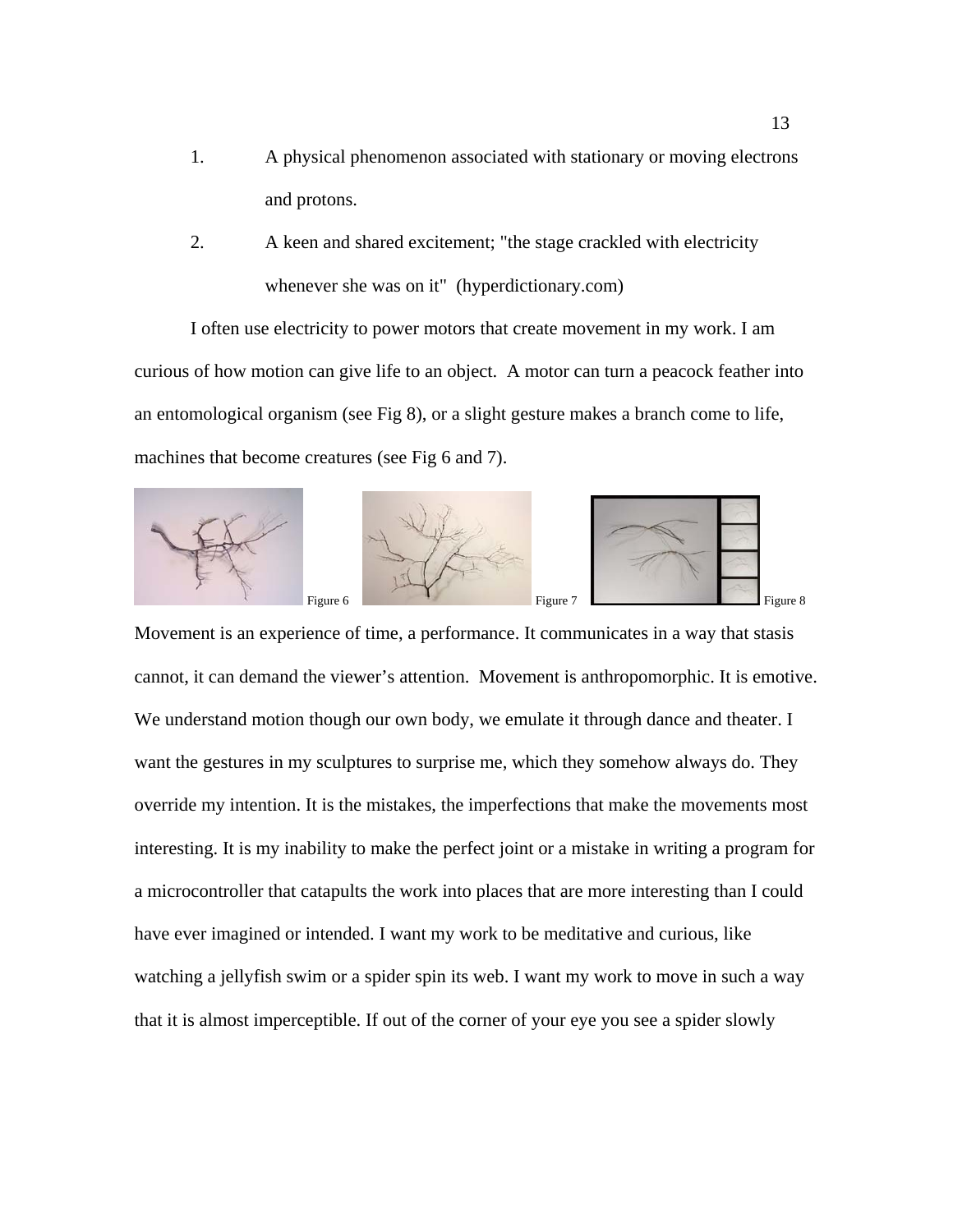falling from an invisible thread, you could miss this, if not for the movement that caught your eye.

 I desire for my art to be sublime with a subversive delicacy. There is a great power in the whisper or in a clear poignant statement. It is often when a statement is pared down and stripped bare that it is most potent. Take the Chris Marker film "*La Jetee."* This is a narrative film that is almost entirely told through a series of black and white still photographs. Nestled in these still images lies one brief sequence of actual movement. This movement is quiet, simple and fleeting, only lasting for a few seconds. The movement is comprised of a close-up of a woman waking up and blinking her sleepy eyes. This unadorned gesture is incredibly efficacious. It is puissant because it lies in the context of still snapshots, that are at best reminiscent, like photos from a vacation, but her waking up is a gesture in real time, that for once in the film includes the viewer as a witness to the moment. The snapshots will never include the audience. This is the power of movement. I have watched the film with other people that completely miss this moment of waking and with others that see it as the seminal part of the film.







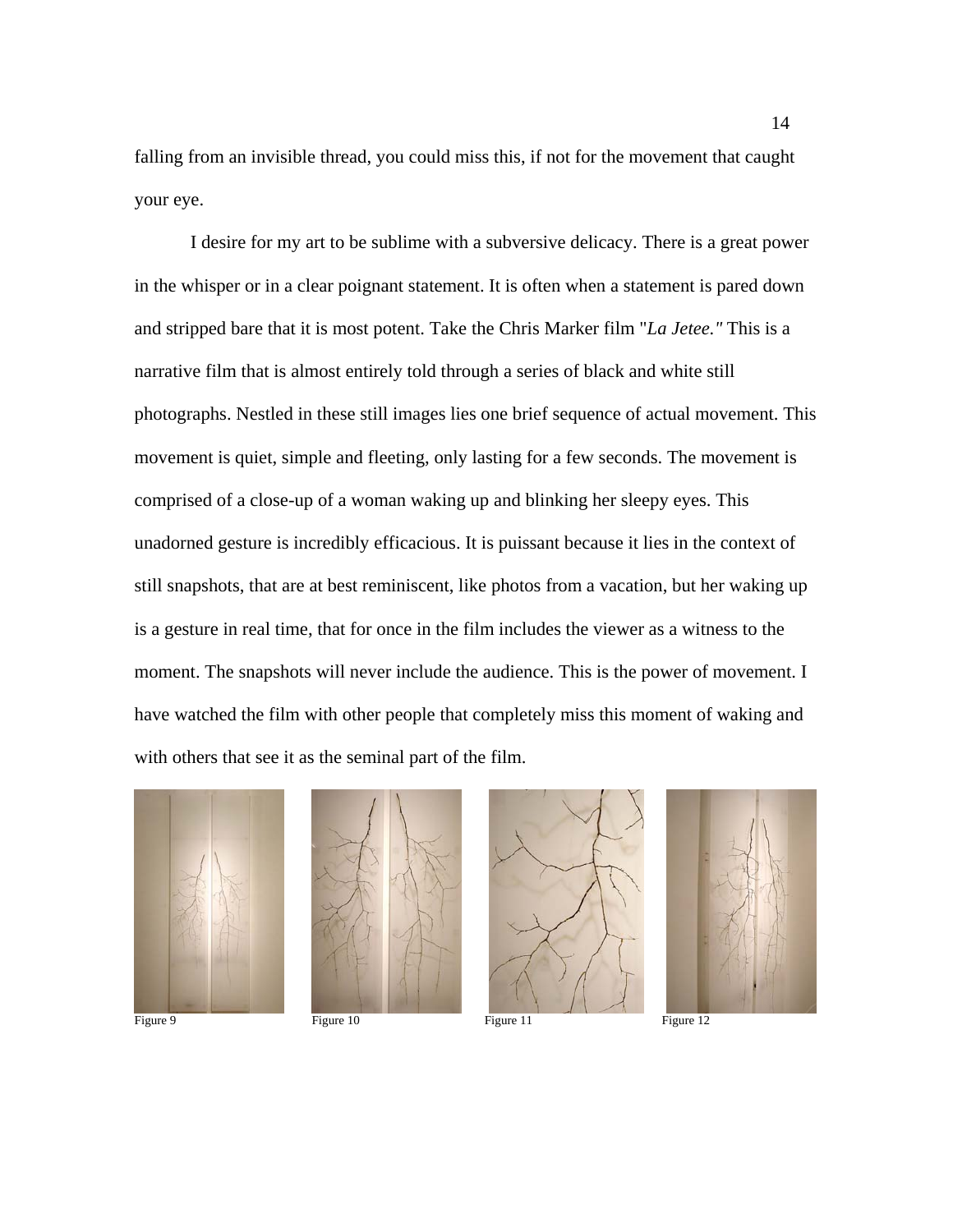Movement, especially mechanical movement, is often affiliated with mystery. An early automaton that was made in the late18th century, would write with its mechanical hands, "I think, therefore I am" (Wood, Edison's Eve p xiv). I brood over this, imagining all the cams, gears and springs working together to create a hand that writes legible text on a page, "I think, therefore I am." Even now this seems like a great accomplishment. Computers, cars, television, and video games surround us but making an actual object move on its own is still magical.

 Movement means life. We know plants and animals are alive because they move, but rocks and mountains just sit there, seemingly static. But they too are also moving. Mountains are crumbling away; plate tectonics are creating new ones. Planets, stars, galaxies are all spinning around. Our earth is rotating at just over 1000 miles per hour, 25,000 miles in a day, but I do not perceive this. I quietly sit here trying not to move, but I breathe, my heart beating, my blood is pumping, my body rocks with my pulse, and my stomach is growling. There is no such thing as being still. There is movement everywhere. I think of the old glass windowpane in my house and know that it is slowly falling, slumping towards the bottom, descending like a waterfall in slow motion, very slow motion. What would it look like to watch the world sped up, in a time-lapse video; we are born, we die, the glass windowpane slumps with gravity, plate tectonics moving, shifting, melting, and flowing back out? The point is that stillness is an illusion, it is only a matter of how much time you have to watch the movements unfold. I think of the table in front of me. It not only slowly moves towards its disappearance, (imagine the table after 5000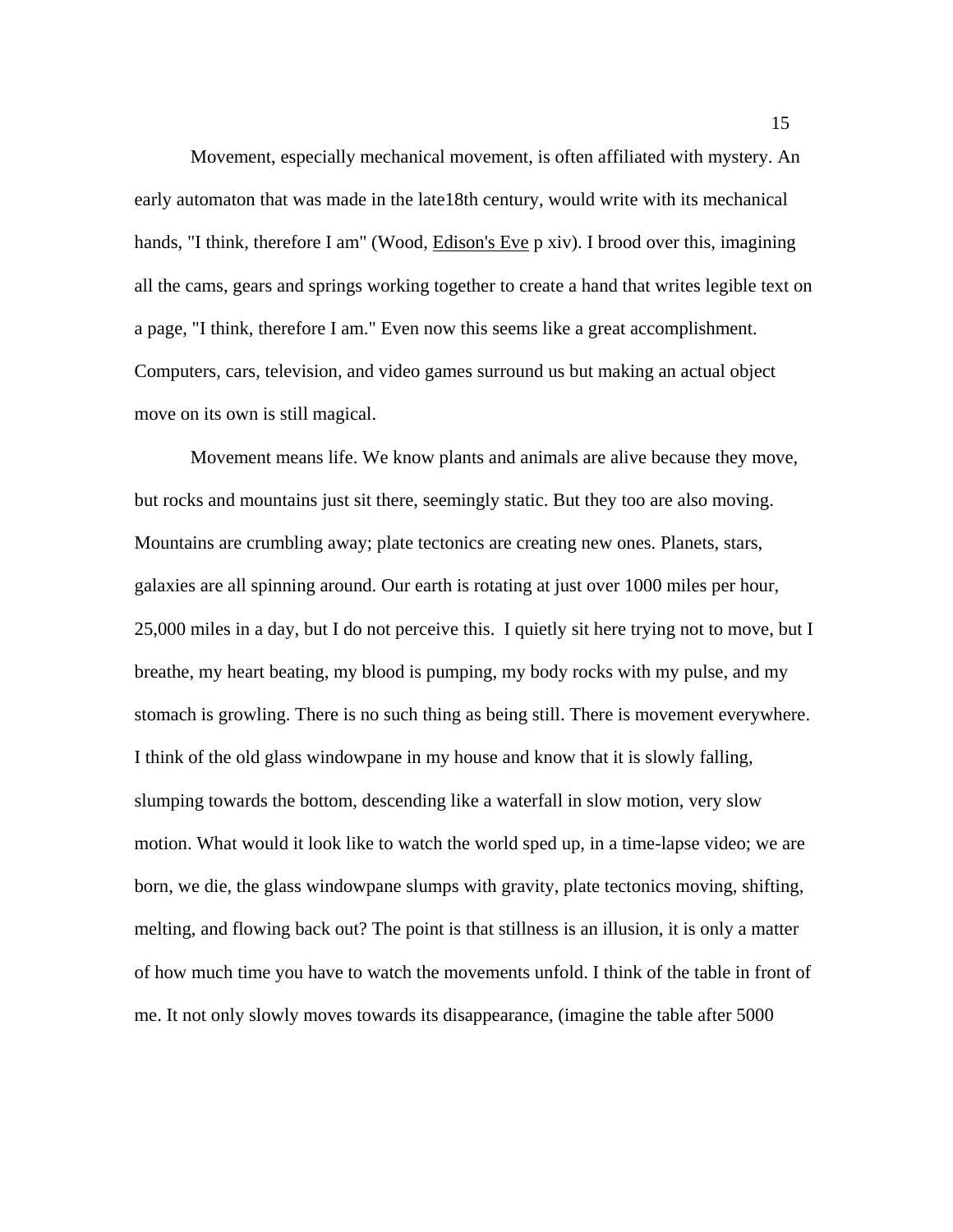years). It is also moving right now, on the atomic level. Electrons hastily spin around a nucleus, so fast, that to my slow eyes it looks still and solid.

 The atom is a vacuous space. Nearly all the atom's mass is in the nucleus, which consists of protons and neutrons. The electrons circling around the nucleus supply nearly all the atom's volume.

"To put these figures in perspective, imagine a pinhead, perhaps a millimeter across, at the center of St. Paul's cathedral, surrounded by a cloud of microscopic dust motes far out in the dome of the cathedral, say 100 meters away. The pinhead represents the atomic nucleus; the dust motes are its retinue of electrons. That is how much empty space there is in the atom- all the seemingly solid objects in the material world are make of these empty spaces, held together by electric charges." (Gribbin, In Search of Schrodinger's Cat, p31-32)

There is so much space in an atom that it seems as if I could pass my finger right through the table.





 I must remind myself of the world that does not belong to the human scale. While taking an entomology class I realized the exorbitant complex life that melodramatically unfolds whether we witness it or not. Dung beetles walk on spheres of elephant shit. The dung beetles fashion freshly laid dung into huge circular structures that they then roll by walking on top of them. The female then lays a single egg into each ball of dung. When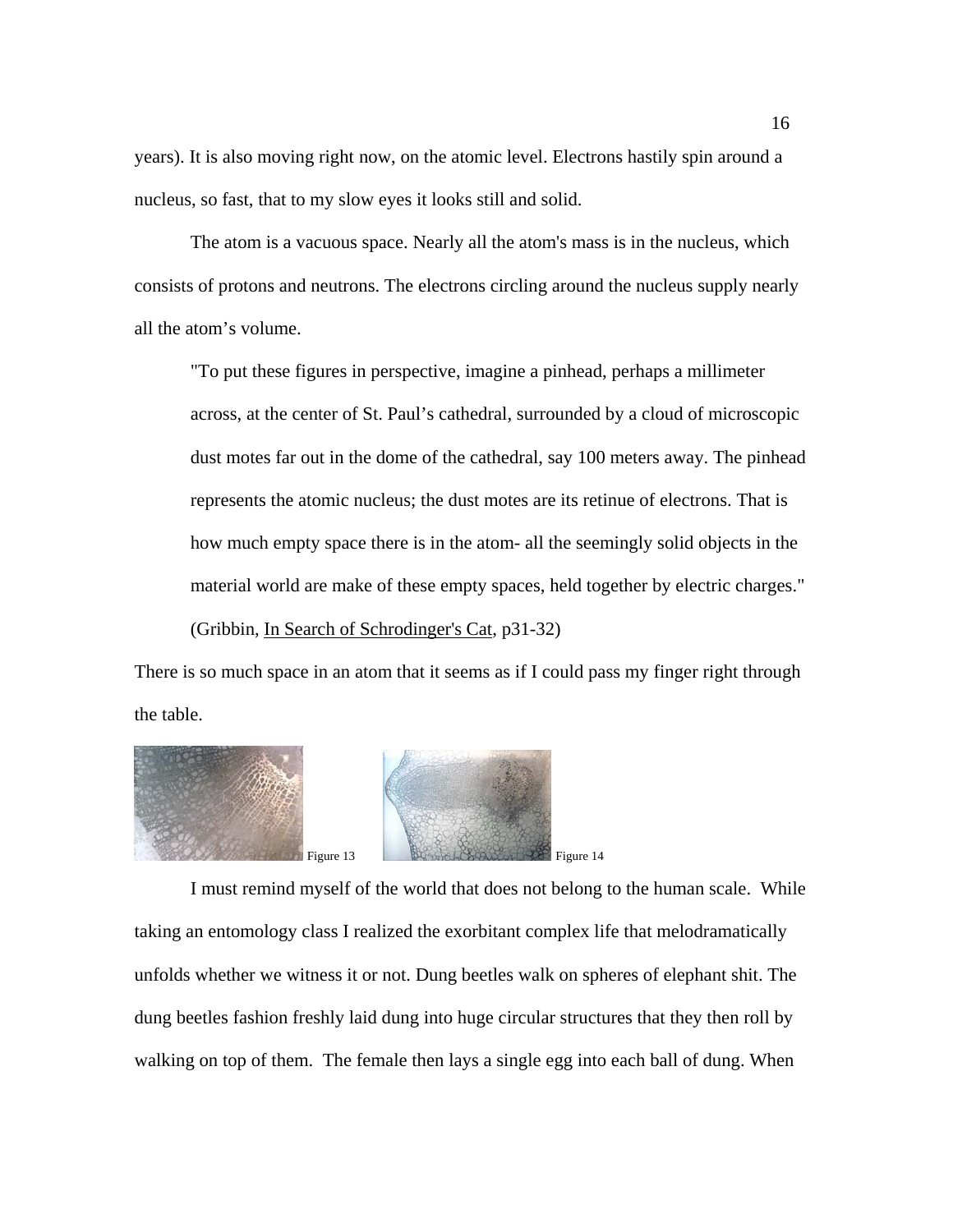the eggs hatch, the larvae will feed on the fecal matter. Without this natural septic machine, the earth would be piled high with manure. Dragonfly nymphs live in the water. As they grow, they molt six to 15 times. Nymphs of some species may take as long as three years to mature. The nymph undergoes an incredible transformation to become a dragonfly, when it is mature it stops feeding and the process begins. Its mouthparts dissolve, its eyes become translucent and its wing pads swell. The nymph will then crawl out of the water and anchor itself to a rock or plant stem. After its exoskeleton splits, the dragonfly will draw in a big breathe of air, pumping up its body out of the larval skin and unfolding its wings. The process takes about two hours. Adult dragonflies live only a few months, living only to mate. These incredible activities happen all the time, all over the world. This life is everywhere and our planet is teaming with it.

"Take just the top inch of the soil the world squirming right under my palms. In the top inch of forest soil, biologists found "an average of 1356 living creatures present in each square foot, including 865 mites, 265 springtails, 22 millipedes, 19 adult beetles and various numbers of 12 other forms " (Dillard, Pilgrim at Tinker Creek, p94)

I feel that it is my duty to notice the minutia, to watch an inchworm climb a stalk, or to contemplate the success of a walking stick. This world is mysterious and beguiling to me. As the German Bauhaus architect, Ludwig Mies van der Rohe said: "God is in the details". In hopes to remind the viewer of this minute scale, I incorporate it into my work.

17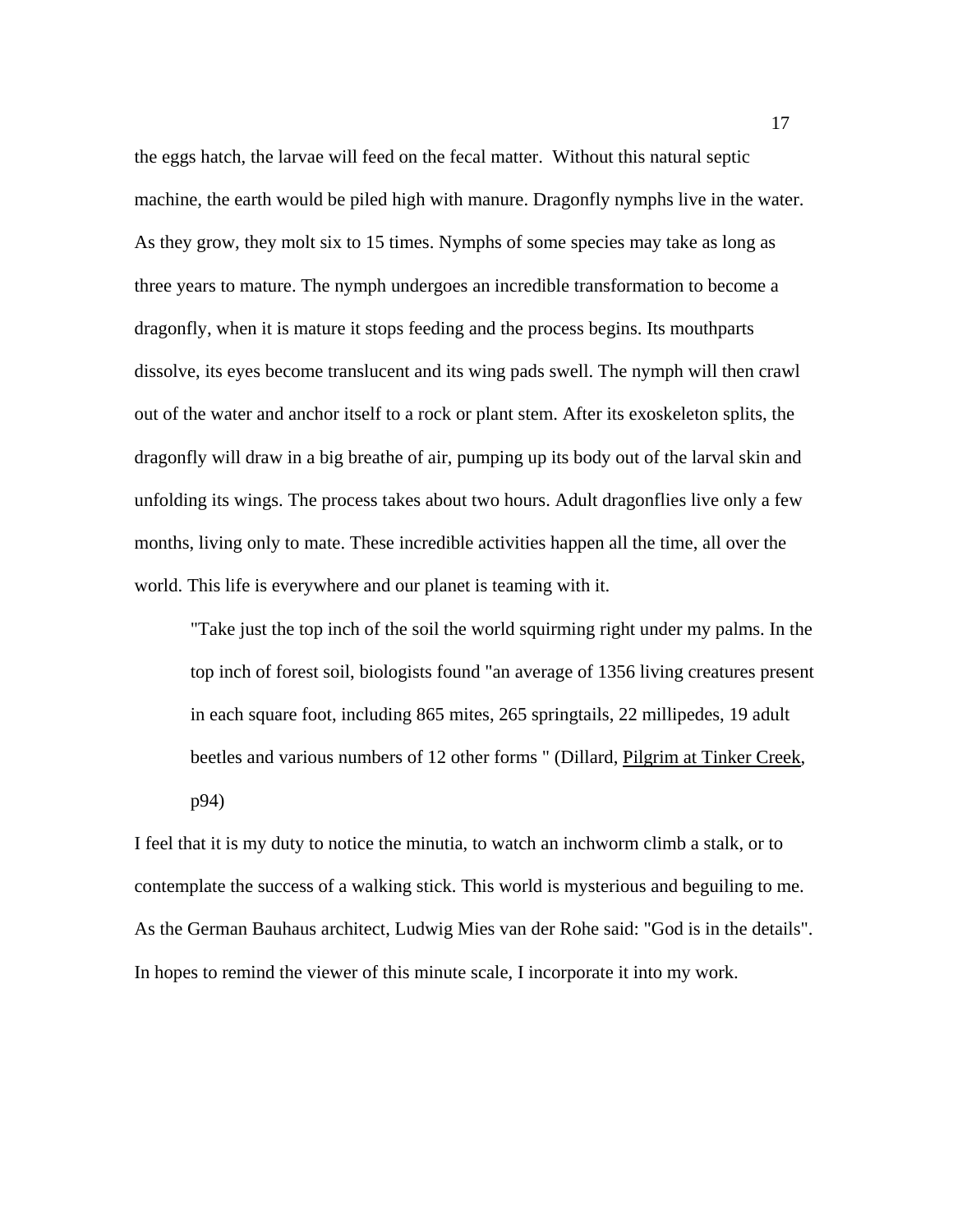





 Perspective and scale interest me. So much can be accessed with the naked eye. In the New Mexican desert, I can see two million light years to the Andromeda galaxy. Two million light years is far, but it is nothing compared to what we can see with the combination of our eyes and the tools we make with our hands. Galileo gave us the surface of the moon with his telescope. We now know that Andromeda is more than a woman made of light, in fact it contains our (the Milky Way's), nearest spiral galaxy. Who would have known this bit of information back when they named her Andromeda? The Hubble telescope delivers images that reveal the first galaxies to emerge from the time shortly after the big bang. These are pictures of our history, not just pictures of my grandfather as a child, the cave paintings of Lascaux, or dinosaur bones, but beyond all of these. This is the history of the universe. Gazing at the stars not only tells us about what is out there but also what is here now, who we are, the history of life.

"Life begins with the process of star formation. We are made of stardust. Every atom of every element in your body, except for hydrogen, has been manufactured inside stars, scattered across the Universe in great stellar explosions, and recycled to become part of you.... everything else (beside hydrogen and helium) has been built up by nuclear fusion in stellar furnaces." (Gribbin, Stardust, p ix)

How do I go grocery shopping with this in mind?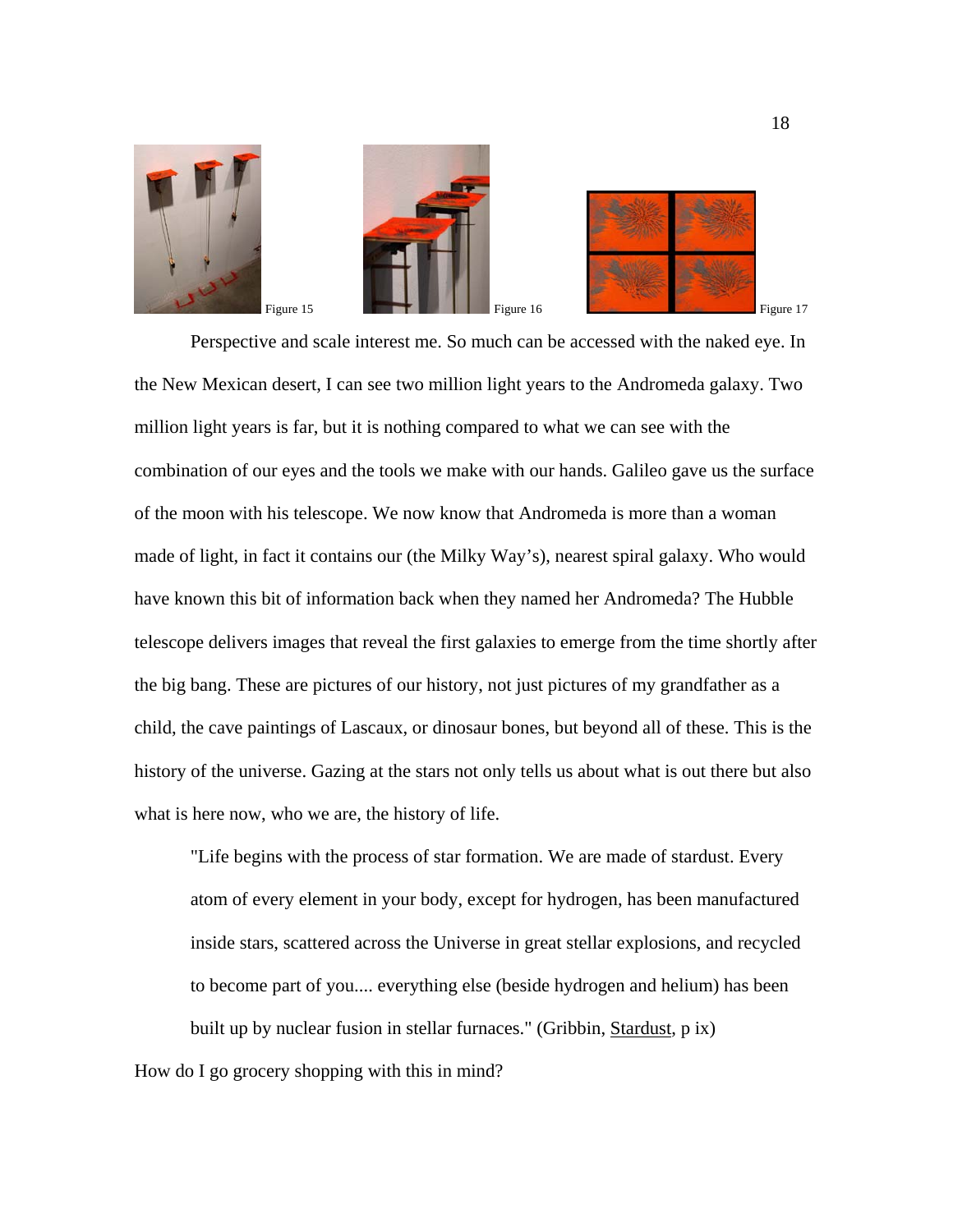Perhaps I have always known this, for I happen to have a replica of the big dipper in a constellation of freckles on my arm. Now I always see freckles as constellations. Scales can get intertwined and resemble each other, as demonstrated in the 1977 film "Powers of Ten" by Charles and Ray Eames. Nerves look like trees, cities like cell structures, and constellations like freckles.



 I am curious about the brain and electricity. I want my brain to become the size of a room so I can walk into it, explore it, being surrounded by electricity. Electricity powers my computer, plays my c.d., curls my hair and houses my memory. How does the memory of my life exist as electricity inside of my nervous system? I can remember 1192 people from my life (see Portrait of my Brain), only a fraction of the people I have met. I can think of my mother, her face, her voice but where is she located in my nervous system? Where does the memory of Mrs. Mazzeffi, my kindergarten teacher, live within me?

"One important feature of the more complex brains is that they are rich in circuits linked cells from various parts of the brain that become active at the same time. Imagine a Christmas tree with millions of lights, each representing a cell group. The thought of a dog would activate a small set of lights. The thought of a beloved dog that died last year would activate some of the same lights plus others" (Blakeslee, "Humanity? Maybe it's in the Wiring", NY Times).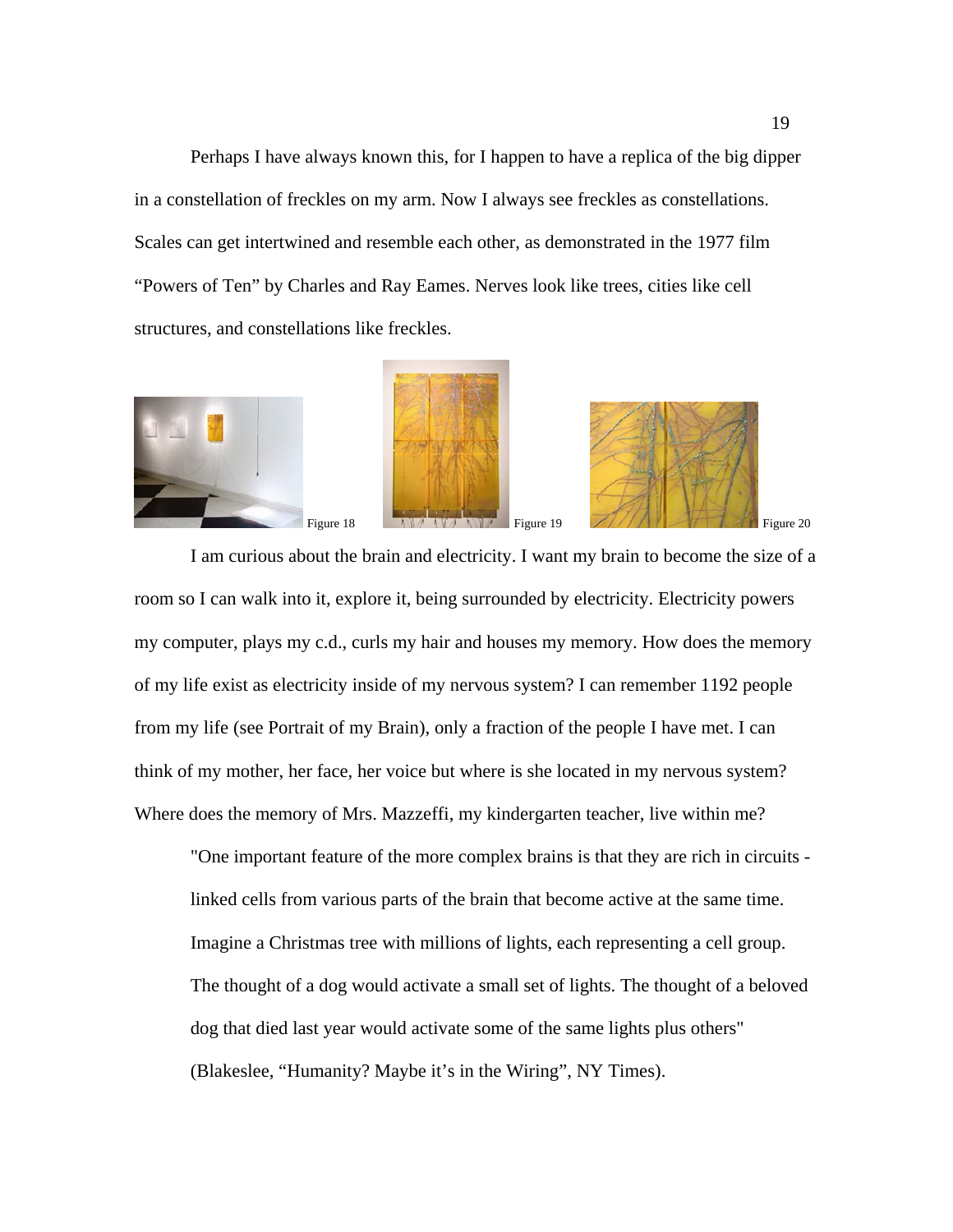In my work I fantasize about where the people I have known in my life live as a memory within me (see Figures 21-24).



How is that memory formed? How do you remember one moment but not another? "Nothing sorts out memories from ordinary moments. Later on they do claim remembrance when they show their scars." (Marker, Chris. La Jetee: cine-roman). Where are the moments that do not claim territory in my brain?







 My hope is that I can make work that can nestle inside someone, to sit in their nervous system, gently shocking them with the memory of the art. Our lives are full of disposable images that are constantly thrown at us. I want to slow down the viewer, engage them for a moment longer, giving a moment of respite and contemplation. I also want to give and to receive from my work the reminder to take note, the prompting to witness and observe the peculiarities and wonders that our surroundings have to offer.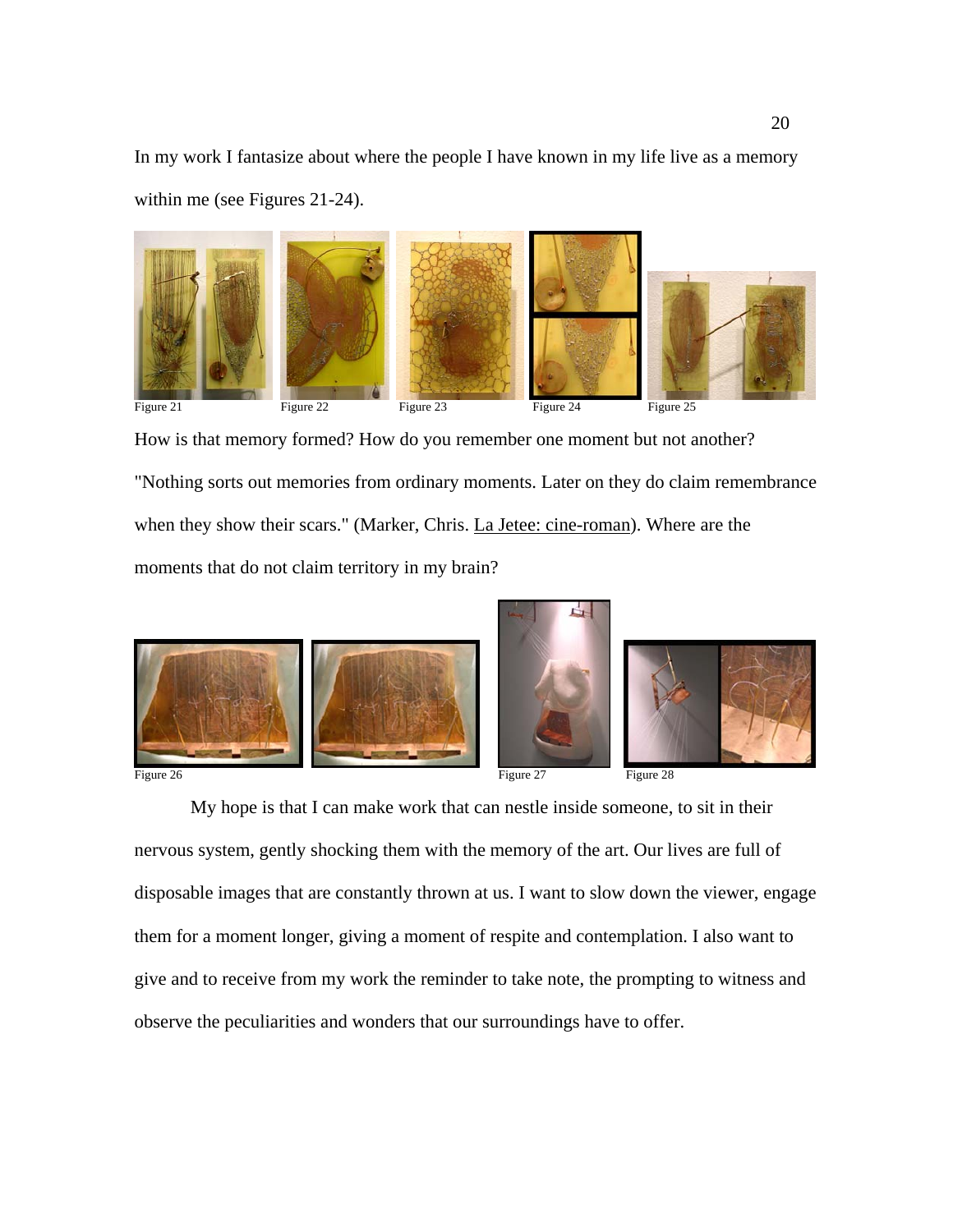"I am no scientist. I explore the neighborhood. An infant who has just learned to hold his head up has a frank and forthright way of gazing about him in bewilderment. He hasn't the faintest clue where he is, and he aims to learn. In a couple of years, what he will have learned instead is how to fake it: he'll have the cocksure air of a squatter who has come to feel he owns the place. Some unwonted, taught pride diverts us from our original intent, which is to explore the neighborhood, view the landscape, to discover at least where it is that we have been so startlingly set down, if we can't learn why."

(Dillard, Pilgrim at Tinker Creek, p 11-12)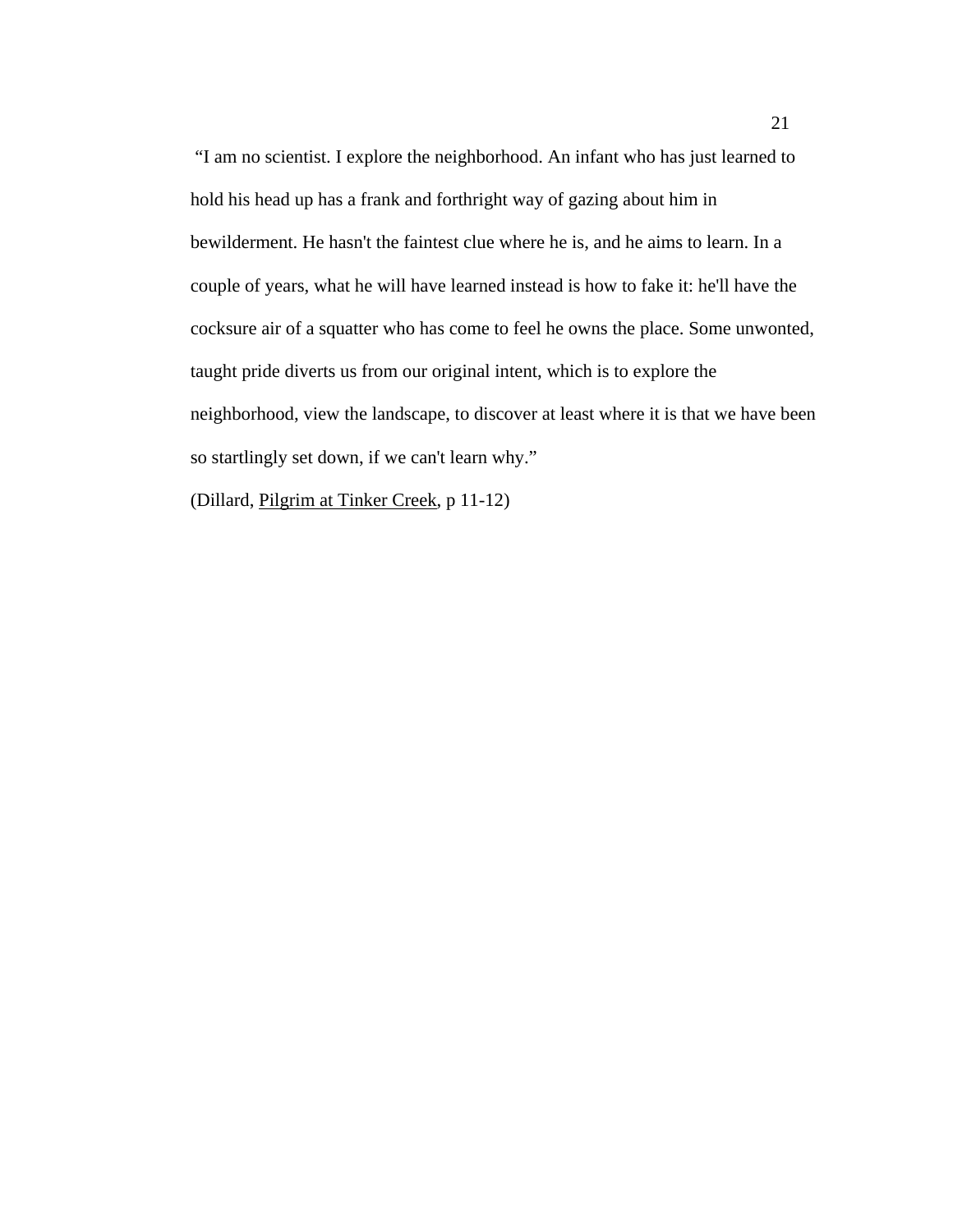## Bibliography

Blakeslee, Sandra. Humanity? Maybe it's in the Wiring. NY Times, December 9, 2003

Byrne, David and Talking Heads. (Nothing but) Flowers. Naked, 1988

Dillard, Annie. Pilgrim at Tinker Creek. 1974, New York, New York, Harper's Magazine Press.

Gribbin, John. In Search of Schrodinger's Cat: Quantum Physics and Reality. 1984, New York, New York, Bantan Books.

Gribbin, John and Mary. Stardust: Supernovae and Life --- The Cosmic Connection. 2000, New Haven, Connecticut, Yale University Press.

Marker, Chris. La Jetee: cine-roman. 1992, New York: Zone Books.

Wood, Gaby, Edison's Eve: A Magical History of the Quest for Mechanical Life. 2002, New York, New York, Alfred A. Knopf.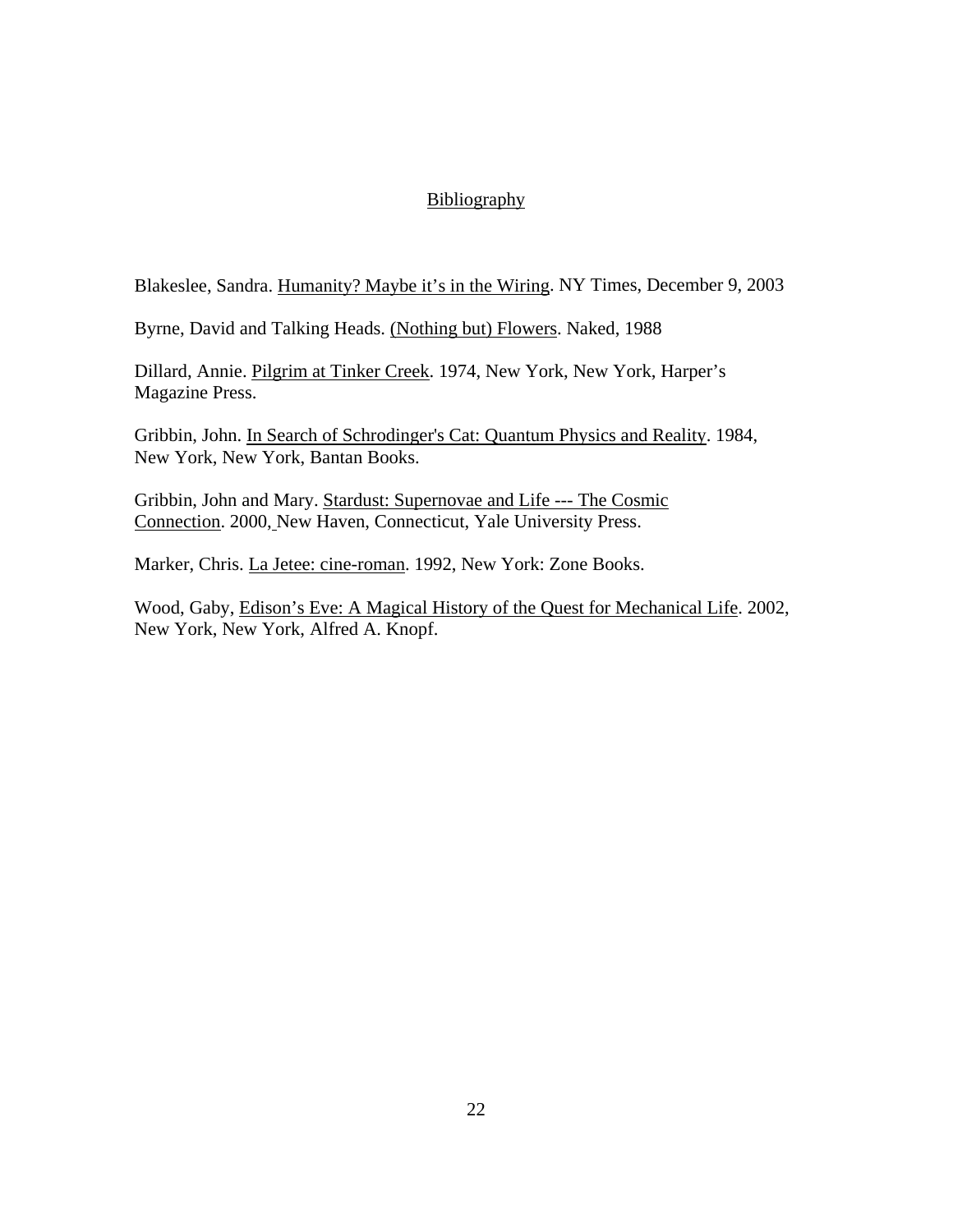#### VITA

Claire Watkins Born: October 4, 1973, Shawnee Mission, Kansas

#### EDUCATION

2004 M.F.A. Sculpture Virginia Commonwealth University 1996 B.F.A. Fiber Kansas City Art Institute

#### EXHIBITION RECORD

2004 *Madison's Cave* – Keith Talent Gallery, London, England *State of the Art* - Arlington Art Center, Arlington VA *Homecoming* – Bank Gallery, Kansas City MO *Pulse* – 1708 Gallery, Richmond VA  *M.F.A. Thesis Exhibition* (solo), VCU Anderson Gallery - Richmond VA  *Juried Student Exhibition,* VCU Anderson Gallery - Richmond VA (Dean's Award Recipient) *Casserole* - Artworks, Richmond VA Curated by Ray Kass 2003 *804 Noise*, Polkadot Gallery, Richmond VA

*It Came from the Graduate Studios*, FAB Gallery - Virginia Commonwealth University, Richmond VA

*Free Radicals and Concrete Sequentials*, Orange Door Gallery, Richmond VA *2nd Annual Trans-Appalachian Tractor Pull*, Future Tenant - Carnegie Mellon University, Pittsburgh, PA

- 2002 *Subtle Interventions*, Fayerweather Gallery University of VA, Charlottesville VA
- 2001 *Moonshine*, 500 Second Street Art Space, Albuquerque NM
- 2000 *Between* (solo), Albuquerque Contemporary Art Center, Albuquerque NM Seeing Red, Fort 105 Gallery, Albuquerque NM
- 1999 *500 Works*, 500 Second Street Art Space, Albuquerque NM
- 1998 *Taos Talking Pictures*, Taos NM
- 1997 *Seep* (solo), Site 21/21, Albuquerque NM
- 1996 *Gravity and Flying* (solo), Broadway Art Space, Kansas City MO *Gravity Bringing me Down* (solo), Kansas City Art Institute, Kansas City, MO

**BIBLIOGRAPHY** 

Paulette Roberts-Pullen, "Let the Show Begin", *Style Weekly*, May 2004 Jay-Anne Casuga, "Nation's Best" *Richmond.com*, April 2003 Diane Armitage, "Steve Barry and Claire Watkins: 'Between'," *THE Magazine*, Aug.'00

Dorothy Cole, "Devine Art: 'Between' at [AC]2," *Weekly Alibi*, June 22, 2000